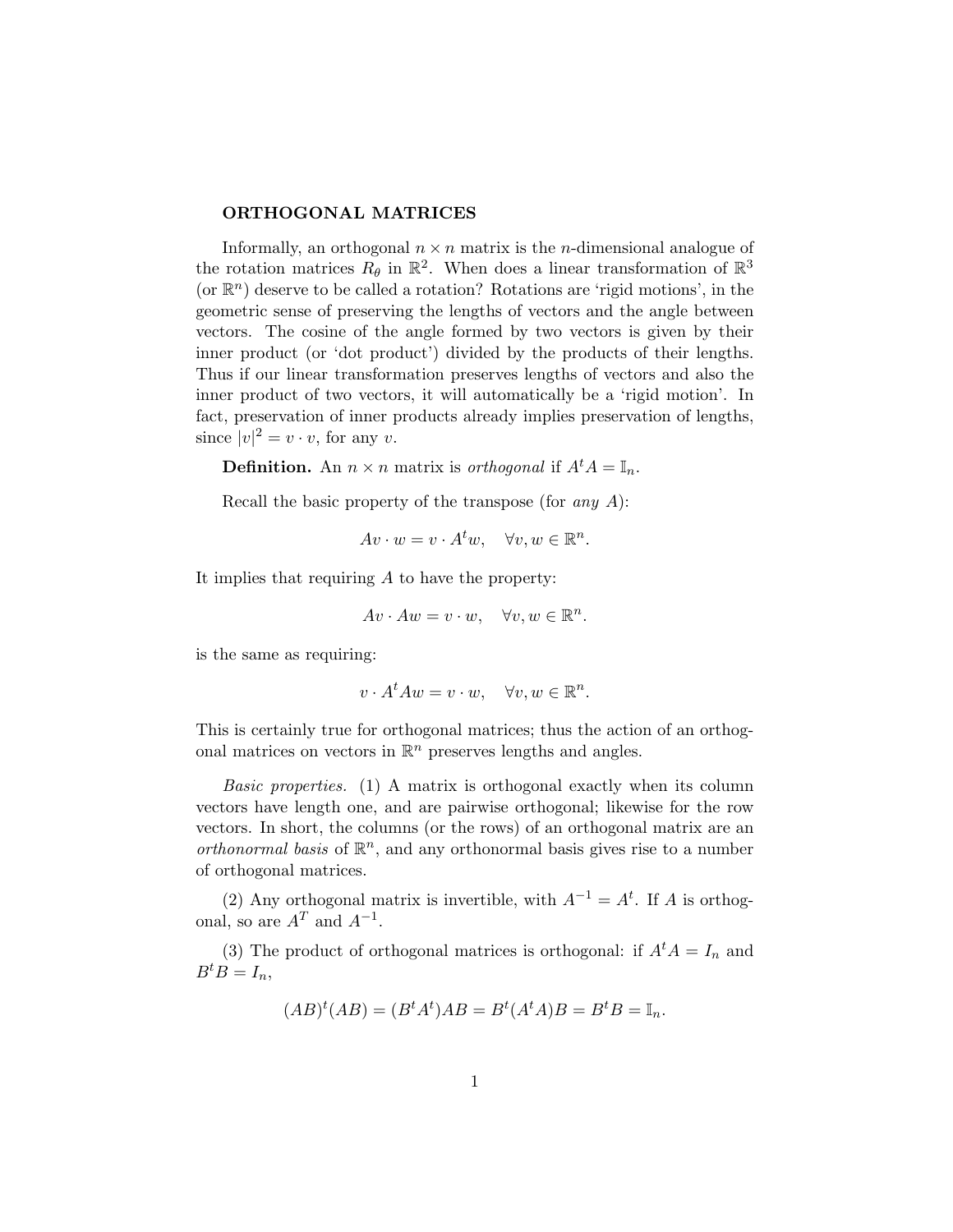(2) and (3) (plus the fact that the identity is orthogonal) can be summarized by saying the  $n \times n$  orthogonal matrices form a matrix group, the *orthogonal*  $group \mathbb{O}_n.$ 

(4)The  $2 \times 2$  rotation matrices  $R_{\theta}$  are orthogonal. Recall:

$$
R_{\theta} = \begin{bmatrix} \cos \theta & -\sin \theta \\ \sin \theta & \cos \theta \end{bmatrix}.
$$

 $(R_{\theta}$  rotates vectors by  $\theta$  radians, counterclockwise.)

(5)The determinant of an orthogonal matrix is equal to 1 or -1. The reason is that, since  $det(A) = det(A^t)$  for any A, and the determinant of the product is the product of the determinants, we have, for A orthogonal:

$$
1 = det(I_n) = det(A^t A) = det(A^t) det(A) = (det A)^2.
$$

(6) Any real eigenvalue of an orthogonal matrix has absolute value 1. To see this, consider that  $|Rv| = |v|$  for any v, if R is orthogonal. But if  $v \neq 0$ is an eigenvector with eigenvalue  $\lambda$ :

$$
Rv = \lambda v \Rightarrow |v| = |Rv| = |\lambda||v|,
$$

hence  $|\lambda| = 1$ . (Actually, it is also true that each complex eigenvalue must have modulus 1, and the argument is similar).

## Reflections.

A linear transformation T of  $\mathbb{R}^n$  is a reflection if there is a one-dimensional subspace L (a line through 0) so that  $Tv = -v$  for  $v \in L$  and  $Tv = v$  for v in the orthogonal complement  $L^{\perp}$ . Letting n be a unit vector spanning L, we find the expression for T:

$$
Tv = v - 2(v \cdot n)n, \quad v \in \mathbb{R}^n.
$$

If  $\{v_1, \ldots, v_{n-1}\}\$ is a basis of L, in the basis  $\mathcal{B} = \{\setminus, \subseteq_{\infty}, \ldots, \subseteq_{\setminus -\infty}\}\$  of  $\mathbb{R}^n$ the matrix of the reflection T takes the form (say, for  $n = 3$ ):

$$
[T]_{\mathcal{B}} = \left[ \begin{array}{rrr} -1 & 0 & 0 \\ 0 & 1 & 0 \\ 0 & 0 & 1 \end{array} \right]
$$

.

Remark. Like rotations, reflections are rigid motions of space. How are they different? (Not at all a trivial question!) The following distinction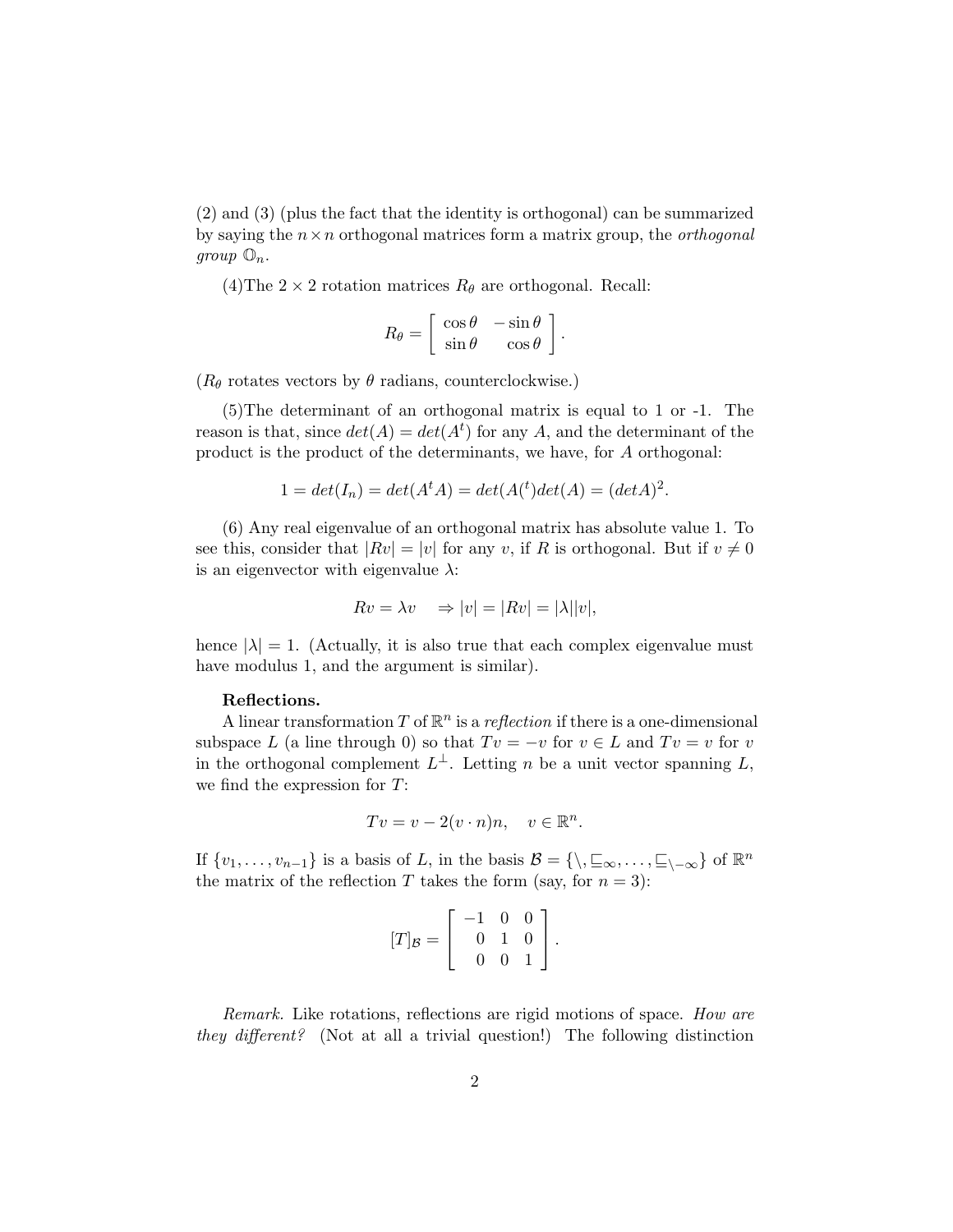is easy to work with: a rotation  $R$  is really the end result of a 'continuous motion', where we start by 'doing nothing' (the identity map), and gradually move all vectors by rotations  $R(t)$  (where t denotes 'time'), until we arrive at the desired rotation  $R = R(1)$ . Since  $det(I_n) = 1$  and  $det(R(t))$  depends continuously on t (and is always 1 or  $-1$ ), we must have  $det R = 1$  if R is a rotation. On the other hand, from the above matrix expression we see that a reflection (as defined above) clearly has determinant −1.

Ex 1. Reflection on a given plane in  $\mathbb{R}^3$ . Find the orthogonal matrix (in the standard basis) that implements reflection on the plane with equation:

$$
2x_1 + 3x_2 + x_3 = 0
$$

*Solution*. The orthogonal line  $L$  is spanned by the unit vector:

$$
n = \frac{1}{\sqrt{14}}(2, 3, 1).
$$

From the expression given above:

$$
Tv = v - 2\frac{1}{14} \langle v, (2,1,3) \rangle (2,1,3),
$$

in particular:

$$
Te_1 = e_1 - (4/14)(2, 1, 3) = (3/7, -2/7, -6/7)
$$
  
\n
$$
Te_2 = e_2 - (2/14)(2, 1, 3) = (-2/7, 6/7, -3/7)
$$
  
\n
$$
Te_3 = e_3 - (6/14)(2, 1, 3) = (-6/7, -3/7, -2/7)
$$

These are the columns of the matrix of  $T$  in the standard basis:

$$
[T]_{\mathcal{B}_0} = \frac{1}{7} \left[ \begin{array}{rrr} 3 & -2 & -6 \\ -2 & 6 & -3 \\ -6 & -3 & -2 \end{array} \right].
$$

## Rotations.

Ex. 2. Rotation in  $\mathbb{R}^3$  with given axis and given angle. Find the  $3 \times 3$  orthogonal matrix that implements the rotation  $R$  in  $\mathbb{R}^3$  with axis the subspace spanned by  $(1, 2, 3)$  (a line L), by an angle of  $\pi/6$  radians ( counterclockwise when looking down the axis).

Solution. The first step is to find a positive orthonormal basis of  $\mathbb{R}^3$ ,  $\mathcal{B} =$  $\{u, v_1, v_2\}$ , where u is a unit vector spanning L and  $v_1, v_2$  are an orthonormal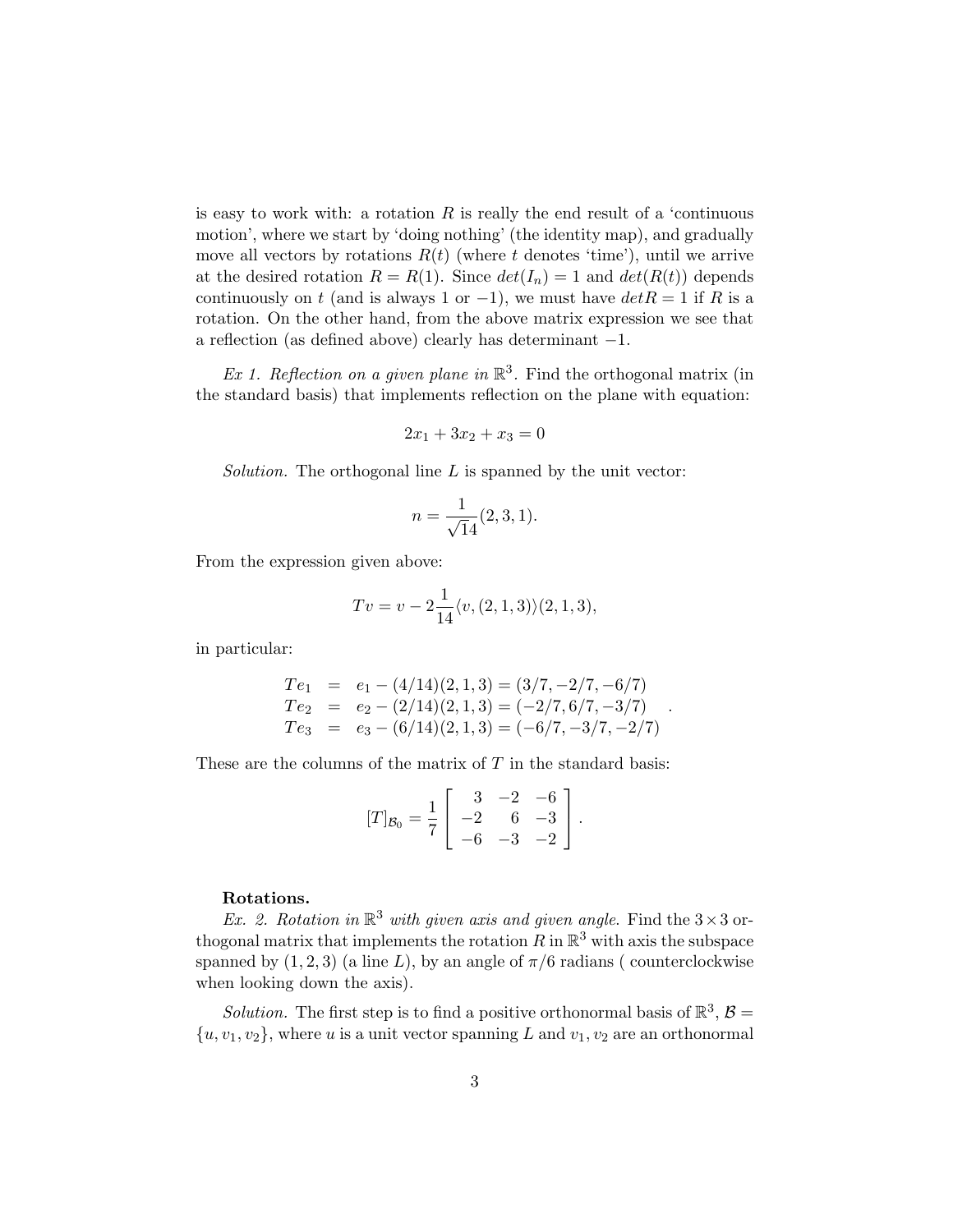basis for the orthogonal plane  $L^{\perp}$ . 'Positive' means  $det[u|v_1|v_2] = 1$ . We take  $u = (1/\sqrt{14})(1, 2, 3)$ . Start with any basis of of  $L^{\perp}$ , say (by 'trial and error': take any two l.i. vectors satisfying the equation  $x_1 + 2x_2 + 3x_3 = 0$ of  $L^{\perp}$ ):

$$
w_1 = (3, 0, -1), \quad w_2 = (0, 3, -2).
$$

Since:

$$
det\begin{bmatrix} 1 & 3 & 0 \\ 2 & 0 & 3 \\ 3 & -1 & -2 \end{bmatrix} = 33 > 0,
$$

the basis  $\{u, w_1, w_2\}$  of  $\mathbb{R}^3$  is positive. Applying Gram-Schmidt to  $w_1, w_2$ , we obtain an orthonormal basis of the plane  $L^{\perp}$ :

$$
v_1 = (1/\sqrt{10})(3, 0, -1), v_2 = (1/\sqrt{35})(-1, 5, -3).
$$

(The basis  $\{u, v_1, v_2\}$  is still positive.)

Second step: computing the action of R on the basis vectors. Since  $u$ is a vector on the axis, it is fixed by R:  $Ru = u$ . In the plane  $L^{\perp}$ , R acts exactly like the counterclockwise rotation by  $\pi/6$  radians in  $\mathbb{R}^2$ , so we know what  $R$  does to an orthonormal basis. We obtain:

$$
Ru = (1/\sqrt{14})(1, 2, 3)
$$
  
\n
$$
Rv_1 = \cos(\pi/6)v_1 + \sin(\pi/6)v_2 = (\sqrt{3}/2)v_1 + (1/2)v_2
$$
  
\n
$$
Rv_2 = \sin(\pi/6)v_1 + \cos(\pi/6)v_2 = (-1/2)v_1 + (\sqrt{3}/2)v_2.
$$

This means that the matrix of R in the 'adapted' basis  $\beta$  is:

$$
[R]_{\mathcal{B}} = \left[ \begin{array}{ccc} 1 & 0 & 0 \\ 0 & \sqrt{3}/2 & -1/2 \\ 0 & 1/2 & \sqrt{3}/2 \end{array} \right].
$$

This is orthogonal; in fact, in block form, it has a 1 (corresponding to the axis u, an eigenvector of R with eigenvalue 1) and a  $2 \times 2$  block given by the rotation  $R_{\pi/6}$  in the plane.

Third step. Now use the change of basis formula. We have:

$$
[R]_{\mathcal{B}_0} = P[R]_{\mathcal{B}}P^{-1} = P[R]_{\mathcal{B}}P^t,
$$

since  $P$  is orthogonal. The change of basis matrix  $P$  is given by the calculation in the first step:

$$
P = \begin{bmatrix} 1/\sqrt{14} & 3/\sqrt{10} & -1/\sqrt{35} \\ 2/\sqrt{14} & 0 & 5/\sqrt{35} \\ 3/\sqrt{14} & -1/\sqrt{10} & -3/\sqrt{35} \end{bmatrix}.
$$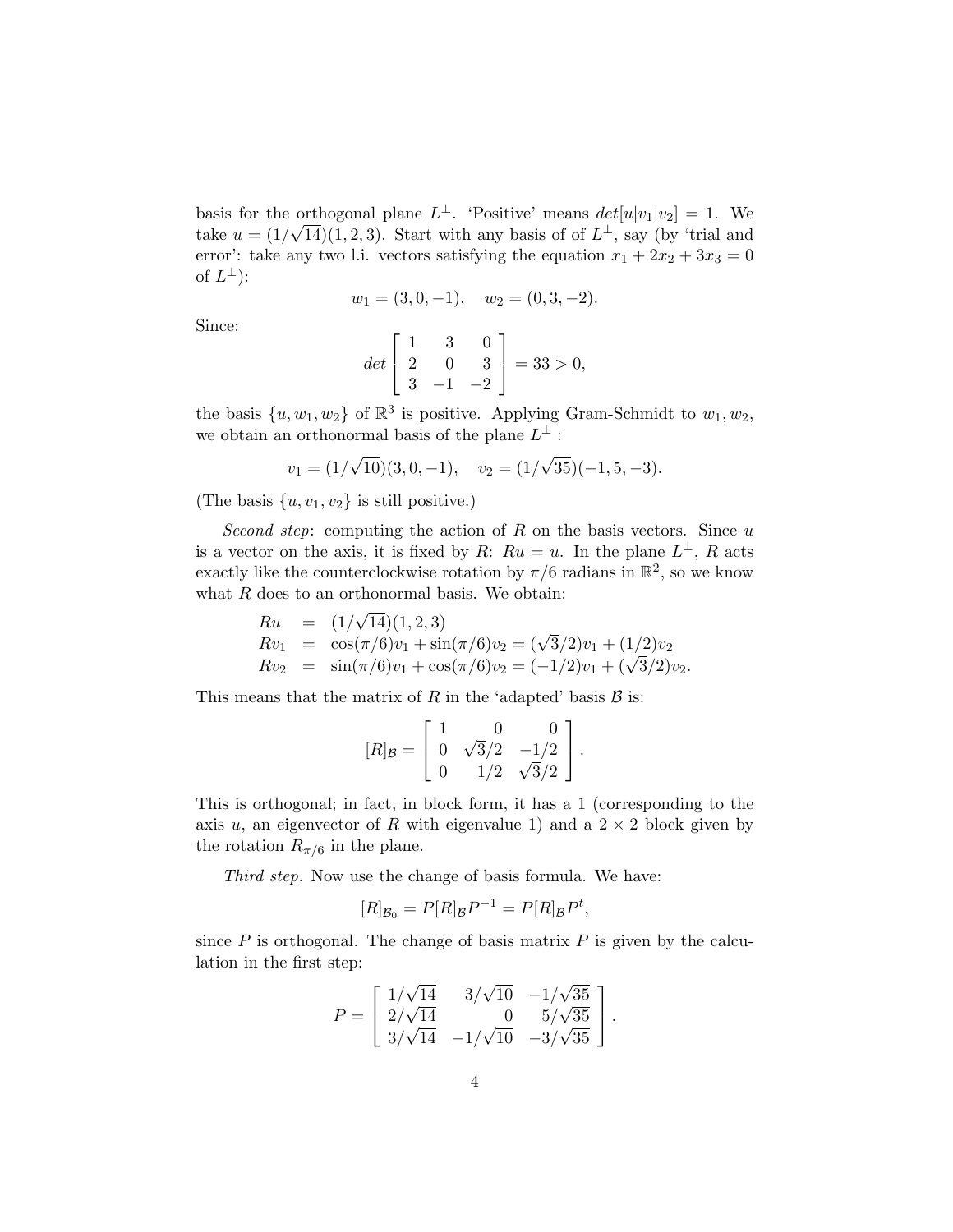And that's it. Anyone so inclined can go ahead and multiply out the matrices, but this is best left to a computer.

## Remark on eigenvalues.

(i) Reflections: the eigenvalues are  $-1$  (with eigenspace L) and 1 (with eigenspace  $L^{\perp}$ .) Reflections are *diagonalizable*.

(ii)Rotations. As remarked above, any vector on the axis of a rotation in  $\mathbb{R}^3$  is an eigenvector for the eigenvalue  $\lambda = 1$ . In fact, the eigenspace  $E(1)$  is the axis. Is it possible to see algebraically that a rotation A in  $\mathbb{R}^3$ (as defined above: an orthogonal matrix with determinant 1) has 1 as an eigenvalue? Well, since the determinant is 1, the characteristic equation has the form:

$$
\lambda^3 + a_2 \lambda^2 + a_1 \lambda + 1 = 0.
$$

A polynomial of degree three has at least one real root, and each real root is either 1 or  $-1$  (since A is orthogonal- property (6) above). If all the roots are real, at least one must be 1 (since their product is the determinant, namely 1). If there are two complex conjugate roots  $(a \pm ib)$  and the real root is -1, the product of the three roots is  $(a+ib)(a-ib)(-1) = -(a^2 + b^2)$ , which can't possibly be equal to 1. This shows that at least one of the roots is 1, pictorially: *every rotation in*  $\mathbb{R}^3$  has an axis. From the *geometric* construction of a rotation, we see that, in fact, the other two eigenvalues must be complex (since in the plane orthogonal to the axis there are no fixed directions, hence no real eigenvectors.)

**Orthogonal projections.** Let  $V \subset \mathbb{R}^n$  be a subspace,  $dim(V) = r$ . The orthogonal projection  $P : \mathbb{R}^n \to \mathbb{R}^n$  is defined by:

$$
Pv = v
$$
, if  $v \in V$ ;  $Pv = 0$ , if  $v \in V^{\perp}$ .

*Note:*  $P$  *is not* given by an orthogonal matrix!

Let  $\{v_1, \ldots v_r\}$  be an *orthonormal* basis of V; form the corresponding matrix  $A = [v_1|v_2|\dots|v_r] \in \mathbb{M}_{n \times r}$ . The matrix of P in the standard basis  $\{e_1, \ldots e_n\}$  of  $\mathbb{R}^n$  is given by:  $[P]_{std} = [Pe_1 | \ldots | Pe_n]$ . From:

$$
Pe_i = (e_i \cdot v_1)v_1 + \ldots + (e_i \cdot v_r)v_r,
$$

we see that the columns of  $[P]_{std}$  are linear combinations of the columns of A. Thus  $[P]_{std} = AB$  for an  $r \times n$  matrix B, with entries in the  $i^{th}$  column:

$$
B_{ji} = e_i \cdot v_j, \quad j = 1, \dots, r.
$$